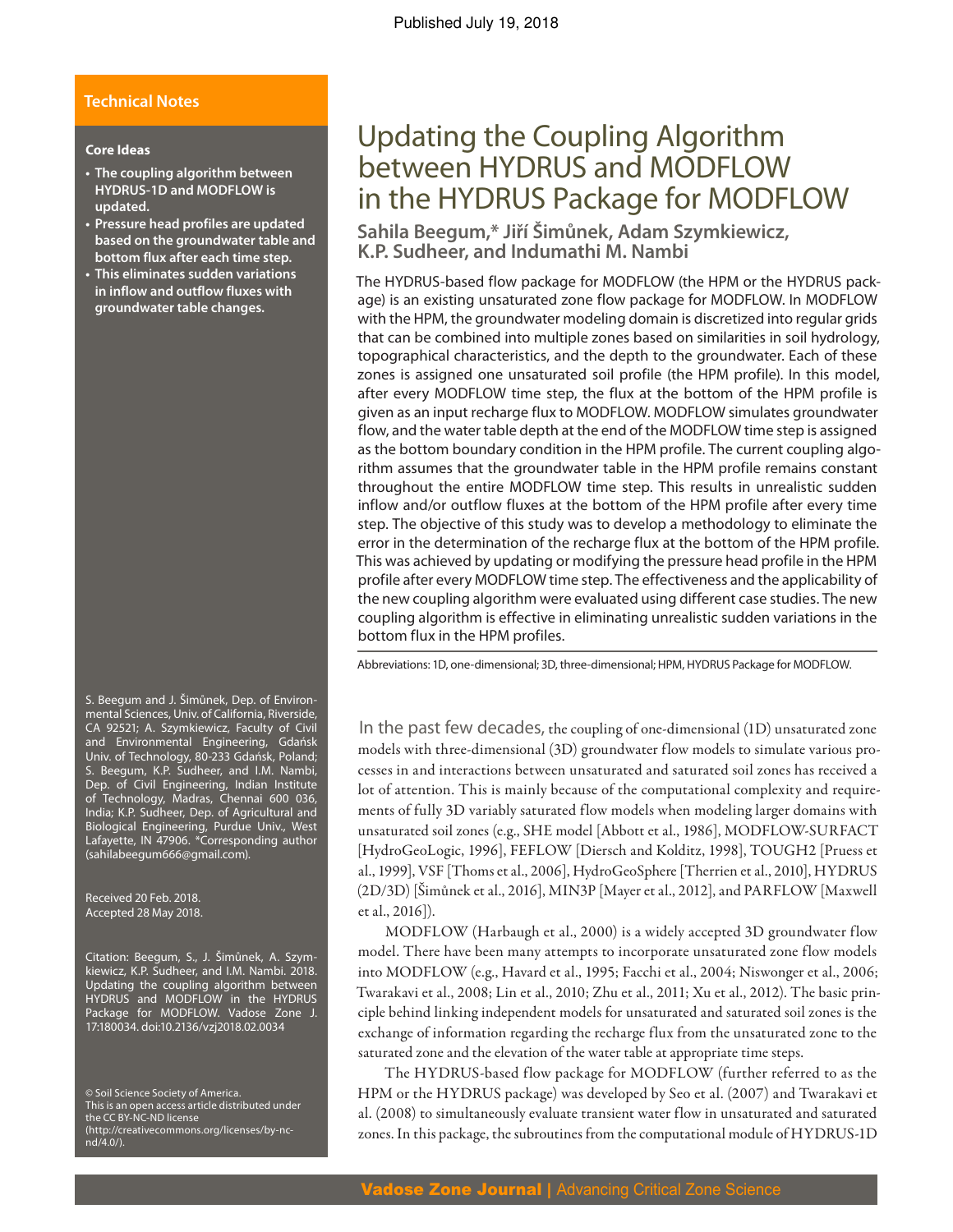(Šimůnek et al., 2016) simulating unsaturated water flow in the vadose zone were coupled to MODFLOW (Harbaugh et al., 2000) simulating saturated groundwater flow. The HYDRUS package can represent the effects of unsaturated zone processes, such as infiltration, evaporation, root water uptake, capillary rise, and recharge in homogeneous or layered soil profiles. The coupled model is effective in addressing spatially variable saturated–unsaturated hydrological processes at the regional scale (Twarakavi et al., 2008). The most recent version of the HYDRUS package, which is available to the public, is compatible with MODFLOW-2005 (Harbaugh, 2005).

# **Governing Equations in MODFLOW and the HYDRUS Package**

Groundwater flow is modeled in MODFLOW by solving the mass conservation equation using the finite difference approximation. The two-dimensional movement of groundwater of constant density in an unconfined aquifer is described by the partial differential equation (derived by applying the Dupuit assumption) as

$$
K_x \frac{\partial}{\partial x} \left( H \frac{\partial H}{\partial x} \right) + K_y \frac{\partial}{\partial y} \left( H \frac{\partial H}{\partial y} \right) = S_y \frac{\partial H}{\partial t}
$$
 [1]

where  $K_x$  and  $K_y$  are the hydraulic conductivities  $[L T^{-1}]$  in the  $x$ and  $y$  directions, respectively,  $H$  is the piezometric head [L],  $S_{y}^{}$  is the specific yield (dimensionless) of the porous material, and  $t$  is time [T].

The HYDRUS package simulates water flow in the unsaturated zone using the modified one-dimensional Richards equation:

$$
\frac{\partial \theta}{\partial t} = \frac{\partial}{\partial z} \left[ K(h) \frac{\partial h}{\partial z} - K(h) \right] - S \tag{2}
$$

where  $\theta$  is the volumetric water content (dimensionless), h is the soil water pressure head [L],  $t$  is time [T],  $z$  is the vertical coordinate [L], S is a sink term  $[T^{-1}]$ , and  $K(h)$  is the unsaturated hydraulic conductivity [L T<sup>-1</sup>]. The unsaturated hydraulic conductivity,  $K(h)$ , and the water content,  $\theta(h)$ , depend on the soil water pressure head. This makes the Richards equation a highly nonlinear equation that needs to be solved numerically. The HPM permits the use of five different analytical models to describe the soil hydraulic properties (i.e., Brooks and Corey, 1964; van Genuchten, 1980; Vogel and Císlerova, 1988; Kosugi, 1996; Durner, 1994).

## **Spatial and Temporal Discretization in the HYDRUS Package**

In MODFLOW, the groundwater modeling domain is discretized into regular grids. These grids are combined into multiple zones based on similarities in soil hydrology, depth to the groundwater, and topographical characteristics. Each of these zones is assigned one vertical soil profile (the HPM profile) that extends from the soil surface down to a depth, which is below the deepest possible water table level that can occur during the simulation.

The total simulation period in MODFLOW is divided into stress periods (during which the external stresses such as pumping, recharge, or river stage remain constant), and each stress period is further divided into time steps. For each MODFLOW time step, the HYDRUS package simulates water flow in the unsaturated zone for each HPM profile. The HYDRUS package uses its own time stepping algorithm, based on user-defined criteria. Since the flow conditions in the vadose zone vary more rapidly than in the saturated zone, the HPM time steps are generally smaller than the MODFLOW time steps. The numerical solution of the nonlinear Richards equation also requires smaller time steps for simulating unsaturated zone flow.

#### **Current Coupling Algorithm**

The HPM simulates water flow in the unsaturated zone during a particular MODFLOW time step by considering the water table depth calculated by MODFLOW during the previous time step as the bottom boundary condition. When the HPM profile is associated with more than one MODFLOW grid cell, the average value of the water table position in these cells is used as the bottom boundary condition. The bottom flux calculated by the HPM during the current time step is passed to MODFLOW as a recharge flux to simulate the groundwater flow and to calculate the groundwater level change during the current time step. The bottom boundary condition thus changes stepwise in the HPM. See Seo et al. (2007) for more details.

# **Limitations of the HYDRUS Package**

The current coupling algorithm implicitly assumes that the pressure head at the bottom of the HPM profile remains constant throughout the MODFLOW time step. This is less realistic when there is a large change in the water table level during this time step due to recharge from the unsaturated zone or due to some other lateral inflow into the saturated soil zone. In reality, the groundwater table varies continuously with time in response to vadose zone flow. A sudden change in the position of the groundwater table in the HPM profile after every MODFLOW time step leads to a change in the bottom boundary condition (a time-variable pressure head boundary condition). Since the bottom boundary condition does not at this moment correspond with the flow profile at the previous time step in the HPM profile, this results in a sudden inflow into the soil profile when the water table level is increased or a sudden outflow when the water table level is decreased. This results in the inaccurate estimation of the cumulative bottom flux throughout the duration of the simulation (Twarakavi et al., 2009; Kuznetsov et al., 2012).

#### **Objectives**

The main objective of this study was to eliminate sudden inflow or outflow fluxes at the bottom of the HPM profile when the groundwater table depth changes. This was achieved by updating the coupling algorithm between MODFLOW and the HPM. The second objective was to evaluate the applicability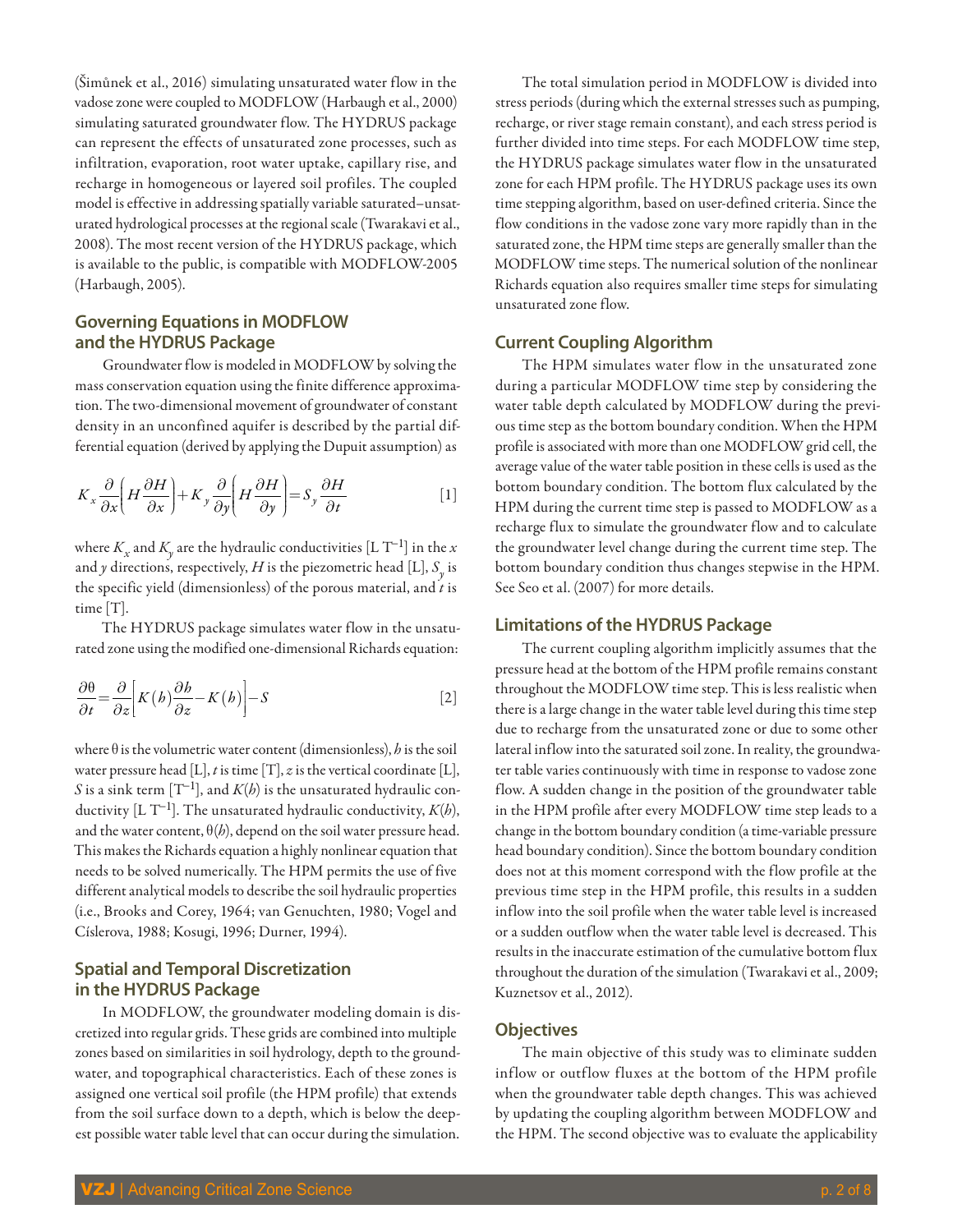of the updating algorithm by comparing its predictions of water table elevations obtained using MODFLOW with the HYDRUS package with the results obtained using the HYDRUS-1D and HYDRUS (2D/3D) models.

## **Updates of Bottom Pressure Head in the HYDRUS Package Profile to Eliminate Spurious Fluxes**

Sudden inflow or outflow fluxes at the bottom of the HPM profile when the groundwater table depth changes can be eliminated if we update pressure heads at the bottom of the HPM profile at the beginning of the MODFLOW time step to an equivalent pressure head profile that would exist if there was a continuous change in the water table elevation. A pressure head profile updating algorithm was developed to achieve this objective (Fig. 1).

Figure 1 shows how the pressure head profile in the HPM profile is updated after every MODFLOW time step. Let  $T_1$  and  $T_2$ be two consecutive MODFLOW time steps. Initially, the average water table level  $(\mathrm{WT}_1)$  from the MODFLOW grids is given as the bottom boundary condition (a constant bottom pressure head,  $h_1$ ) to the corresponding HPM profile. The HYDRUS package simulates unsaturated flow using the 1D Richards equation until  $T_1$ . Figure la shows the pressure head profile in the HPM profile at time  $T_1$ .

The bottom flux  $q_1$  calculated using this pressure head profile is given as the recharge flux to MODFLOW for simulating groundwater flow and the new water table level  $(WT_2)$  at time  $T_1$ . During the next time step,  $T_2$ , the bottom boundary condition in the HPM profile will be  $h_2$ , i.e., the pressure head corresponding to  $\mathrm{WT}_2.$  However, imposing this pressure head boundary condition at the bottom of the HPM profile while keeping the same pressure head profile (from  $T_{\rm 1)}$ ) would produce a sudden inflow or outflow from the soil profile depending on whether the water table increased or decreased, respectively, during the time step  $T_1$ . To eliminate this sudden inflow or outflow flux, a new algorithm is proposed that adjusts pressure heads at the bottom of the HPM profile while taking into account the new groundwater table position  $\mathrm{WT}_2$  and the final recharge flux  $q_1$  from the previous stress period  $T_1$ .

This can be done in a straightforward way in the saturated zone (due to the linear nature of Darcy's law), whereas a

root-finding routine is used to adjust pressure heads in the unsaturated zone (due to the nonlinear nature of the Darcy–Buckingham law). According to the discretization scheme used in the HYDRUS package, the water flux between two adjacent finite element nodes  $i$  and  $i + 1$  in the HPM profile is expressed as

$$
q = -\frac{K(b_i) + K(b_{i+1})}{2} \left( \frac{b_{i+1} - b_i}{z_{i+1} - z_i} + 1 \right)
$$
 [3]

where q is the bottom flux [L T<sup>-1</sup>], K is the unsaturated hydraulic conductivity [L T<sup>-1</sup>],  $h_i$  and  $h_{i+1}$  are the pressure heads in the two nodes at the bottom of the soil profile [L], and  $z_i$  and  $z_{i+1}$  are the vertical coordinates of these two nodes [L]. Equation [3] has to be solved for  $h_{i+1}$ , in which the value  $h_i$  is known and  $q$  is equal to the bottom flux. Since K depends on  $h_{i+1}$  in a strongly nonlinear manner, the equation is solved iteratively using the "false position" method (e.g., Press et al., 2007). The steady-state pressure head profile corresponding to a flux equal to  $q_1$  and the bottom pressure head equal to  $h_2$  is shown in Fig. 1b.

The nodal fluxes in the HPM profile at time  $T_{1}$  (Fig. 1a) are then compared with the bottom recharge flux  $q_1$ , and a node is found where the relative difference is >0.1% (plus a small roundoff value of 10−12). The nodal pressure heads below this node are then set equal to the steady-state pressure head profile for  $q_1$  (Fig. 1b), and the nodal pressure heads above this node are kept equal to those at  $T_1$ . This procedure is performed at every MODFLOW time step in each of the HPM profiles to eliminate sudden fluxes due to abrupt changes in the water table elevation. Figure 1c (red line) shows the pressure head profile in the HPM profile updated at the end of  $T_1$  before moving to  $T_2$ . Note that the transition between two parts of the pressure head profile is not smooth, but it improves the consistency of the model as shown in the illustrating examples.

MODFLOW with the HPM does not represent a fully integrated modeling of flow processes in the unsaturated and saturated soil zones. Because of the stepwise change in the bottom boundary condition, calculations of a combined mass balance for both unsaturated and saturated soils are not possible. Therefore, the mass balance is considered separately for MODFLOW and the



Fig. 1. Illustration of the pressure head profile updating algorithm incorporated in the HYDRUS package (HPM) to eliminate sudden variations in the bottom flux in the HPM profiles: (a) pressure head profile in the HPM profile at the end of time step  $T_1$ ; (b) steadystate pressure head profile for water table level  $WT<sub>2</sub>$ ; and (c) pressure head profile in the HPM profile  $T_1$  updated before moving to  $T_2$ (red line).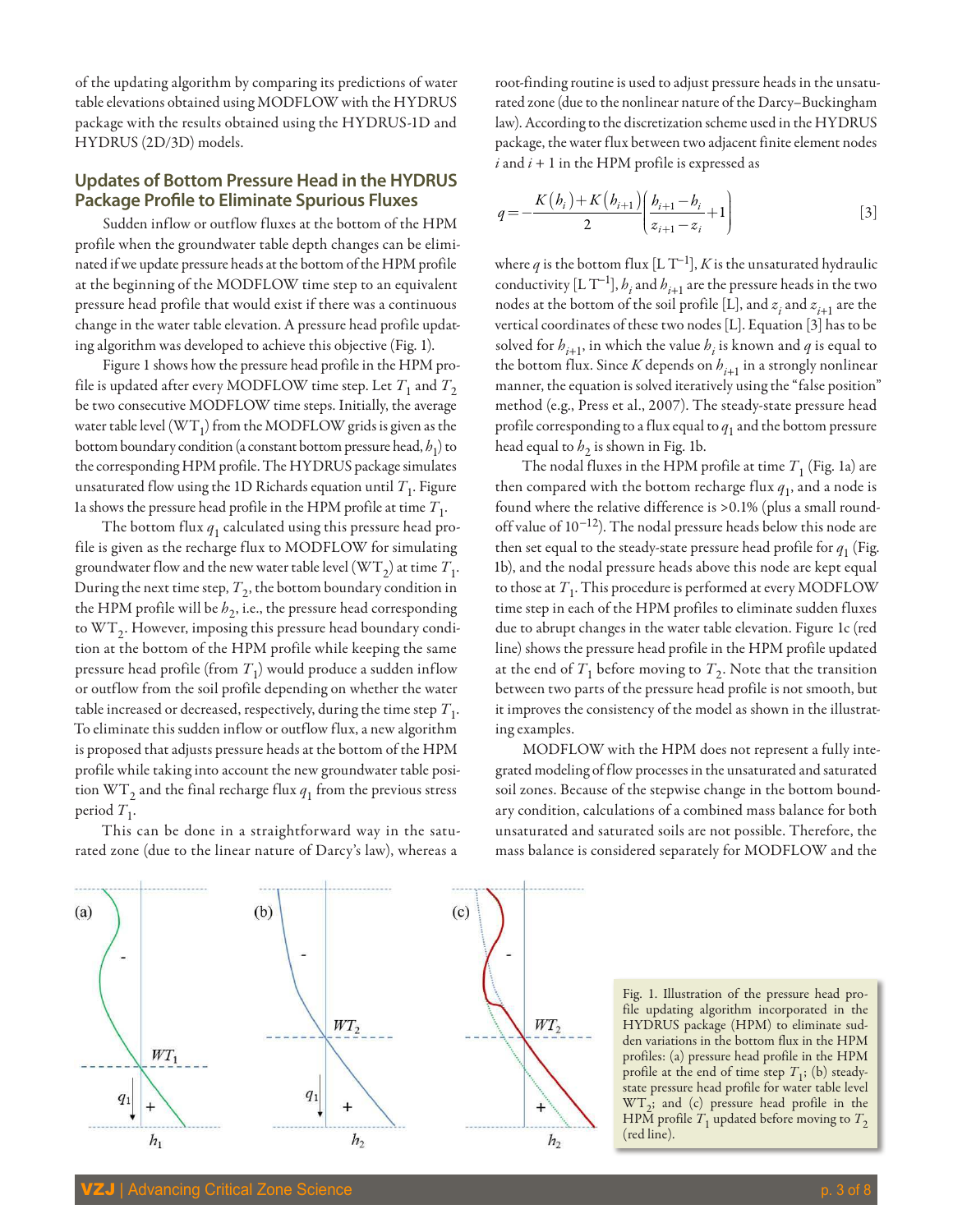HYDRUS package simulations. The mass balance in the original HYDRUS-1D source code is modified to account for the amount of water added or removed from the soil profile due to updating of the pressure head profile. The mass balance in the groundwater domain is calculated by including the coupling flux as the recharge to the groundwater domain (Szymkiewicz et al., 2018).

## **Illustrating Examples**

The performance of the pressure head profile updating algorithm is illustrated using two case studies. The first case study illustrates the elimination of the sudden change in the bottom flux in the HPM profile. This case study also examines the effects of different MODFLOW time steps on the cumulative bottom flux in the HPM profile and the water table elevation obtained using MODFLOW with the HYDRUS package. The performance of the algorithm is checked by comparing the results obtained using either MODFLOW with the HPM or HYDRUS-1D.

The second case study highlights the effectiveness of MODFLOW with the HYDRUS package (which is a 3D saturated flow model coupled with a 1D unsaturated flow model) by comparing its results with HYDRUS (2D/3D) (a fully 3D model). HYDRUS (2D/3D) (Šimůnek et al., 2016) simulates water flow in both unsaturated and saturated domains by solving a three-dimensional version of the standard Richards equation. This comparison is performed to show that MODFLOW with the HYDRUS package can be used for modeling larger domains without compromising the accuracy of the results.

#### Case Study 1: Evaluating the Efectiveness of MODFLOW with the HYDRUS Package Using HYDRUS-1D

A domain with a length and a width both equal to 1 m and a depth of 10 m was considered in this case study. The MODFLOW domain was divided into four equal grid cells with no-flow boundaries so that the position of the water table could change only due to recharge. An atmospheric boundary condition with daily varying precipitation and potential evapotranspiration was considered at the soil surface (Fig. 2). This meteorological dataset was obtained from the weather station in Gdańsk, Poland, for 2011.

The HPM profiles were considered with a depth of 5 m. The soil profile was considered to have a constant pressure head equal to −0.283 m down to a depth of 3.5 m from the soil surface and a hydrostatic initial pressure head distribution below this depth. The





groundwater table was considered to be initially at a depth of 3.95 m. The HPM profile was divided into 200 finite elements with relatively smaller elements near the top to ensure the convergence of the numerical solution.

The HPM profile was considered to have two soil layers: (i) a sandy soil down to a depth of 2.5 m and (ii) a loamy sand soil below this depth. The van Genuchten–Mualem analytical model (van Genuchten, 1980) was used to describe the soil hydraulic properties of the sandy and loamy sand soils. The following van Genuchten– Mualem parameters were considered for the sandy and loamy sand soils: the residual water content,  $\theta_r = 0.045$  and 0.057; the saturated water content,  $\theta_s = 0.43$  and 0.41; the saturated hydraulic conductivity,  $K_s = 7.13$  and 3.50 m d<sup>-1</sup>; the pore-connectivity parameter,  $l = 0.5$  and 0.5; and the shape parameters,  $\alpha = 14.5$  and 12.4 m<sup>-1</sup>, and  $n = 2.68$  and 2.28. The simulations were performed for 1 yr. The maximum allowed time step in the HPM simulations was 0.1 d.

The effect of different MODFLOW time steps was analyzed by dividing the duration of the simulation of 365 d into a different number of MODFLOW time steps (20, 40, and 365). In the MODFLOW domain, we assumed a constant and isotropic hydraulic conductivity equal to 3.50 m  $d^{-1}$ , the specific yield equal to 0.255, and the specific storage coefficient of 0.0015  $\mathrm{m}^{-1}.$ 

Figure 3 shows the cumulative fluxes at the bottom of the HPM profile obtained using MODFLOW with the HYDRUS package for different numbers of MODFLOW time steps when the pressure head distribution either was or was not modified. For



Fig. 3. Cumulative fluxes at the bottom of the HYDRUS package profile obtained using MODFLOW with the HYDRUS package for a different number of MOD-FLOW time steps (TS) with (modified) and without (unmodified) pressure head modifications. Negative values indicate downward flow.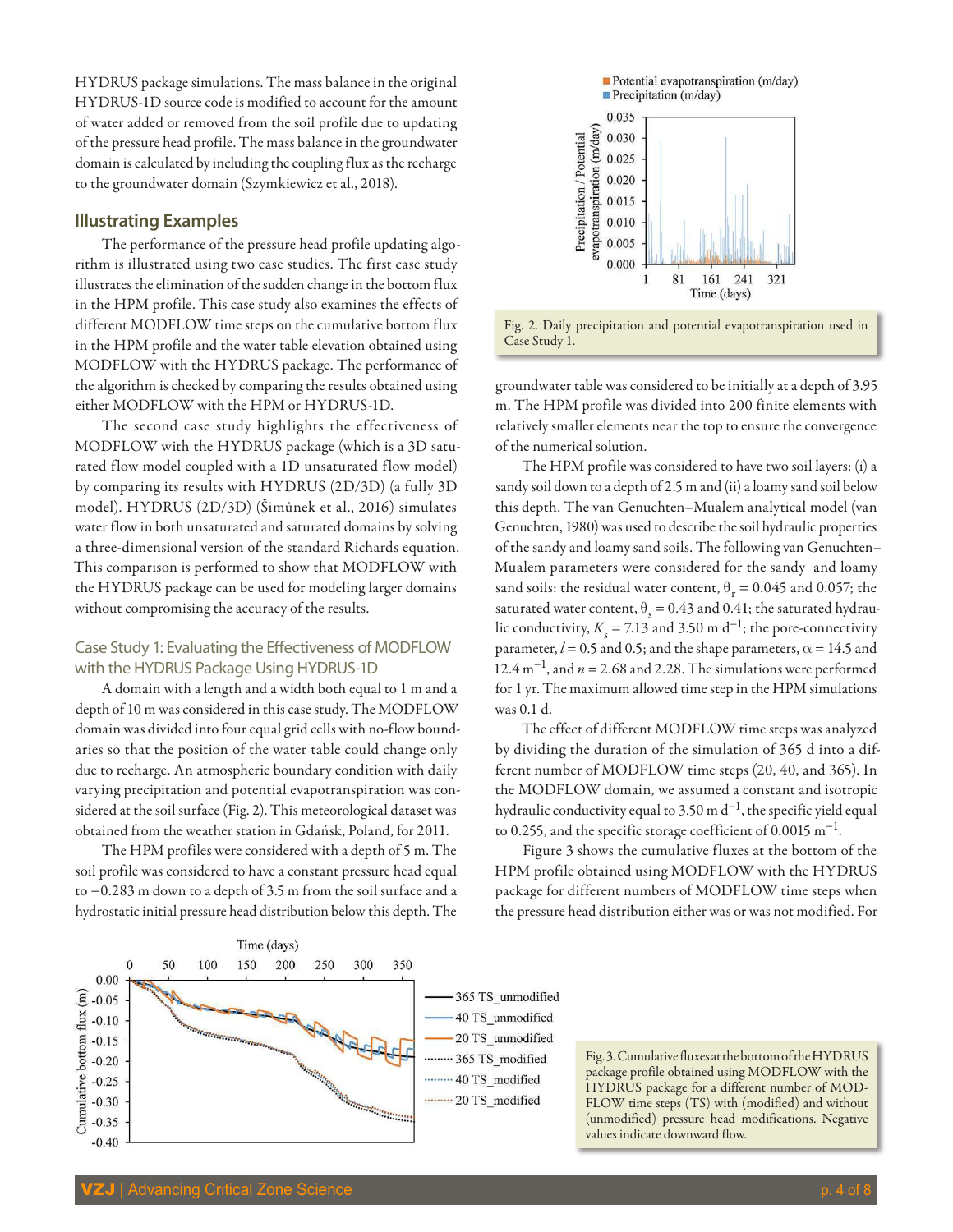all time steps, it can be observed that the cumulative bottom flux (in absolute values) increased with time. Cumulative fluxes for the simulation with the pressure head modifications were higher than when there were no pressure head modifications. This is because of the removal of upward inflow fluxes after every time step with an increase in the water table, which were generated when the pressure heads were not modified. The difference between the two sets of lines (for simulations with and without pressure head modifications) corresponds to the amount of water added to the HPM profiles as a result of the pressure head modifications.

Figure 4 shows the water table elevation obtained using MODFLOW with the HYDRUS package with and without pressure head modifications for different MODFLOW time steps. Water table elevations were found to be at a higher level when the bottom pressure head distributions were modified for all three considered MODFLOW time steps than when they were not modified. This is because of the removal of sudden upward fluxes after every MODFLOW time step, which resulted in a lower water table rise.

When the number of MODFLOW time steps is 365, the water table level is calculated by MODFLOW and provided as the bottom boundary condition to the HPM each day. When the number of MODFLOW time steps is 40 and 20, the water table elevation (the bottom boundary condition) is updated approximately only after every 9 and 18 d, respectively. As a result, the initiation of the water table rise is delayed in the latter two cases by 9 and 18 d, respectively, and the overall increase in the water table level was lower than when a smaller MODFLOW time step was used.

A constant value of the specific yield was considered in MODFLOW calculations with the HPM. The specific yield can be considered to be constant only when the aquifer response is linear, i.e., when the volume of water released is linearly proportional to the water table fluctuation. However, this is not always true because this parameter is highly dependent on the unsaturated zone properties. The specific yield determines the change in the groundwater table position in response to the simulated recharge flux and thus it determines the updated boundary condition at the bottom of each HPM profile. There have been many studies evaluating the value of the specific yield as a function of various factors that affect the specific yield, such as the transient nature of the water release from the unsaturated soil zone, soil hydraulic properties, depth of the groundwater table, or hysteresis (Nachabe, 2002; Said et al., 2005). The use of the proper value of the specific yield, taking into account unsaturated flow, is the subject of ongoing research (Stoppelenburg et al., 2005; Xu et al., 2012).

The water table elevation obtained in this case study was further compared with the results obtained using the HYDRUS-1D model by assuming a zero flux as the bottom boundary condition. The same domain and initial conditions were used in HYDRUS-1D. Figure 5 shows the comparison of the water table elevation obtained using HYDRUS-1D and MODFLOW with the HYDRUS package for different specific yield values. The temporal evolution of the water table elevation obtained with a specific yield of 0.255 was found to be the same as that obtained using HYDRUS-1D, whereas a lower value of the specific yield was found to give a larger increase in the water table elevation and vice



Fig. 4. Water table elevations obtained using MOD-FLOW with the HYDRUS package for a different number of MODFLOW time steps (TS) with (modified) and without (unmodified) pressure head modifications.

Fig. 5. The water table elevation obtained using MODFLOW with the HYDRUS package, with 365 MODFLOW time steps (TS) and different values of the specific yield (Sy), and the HYDRUS-1D model.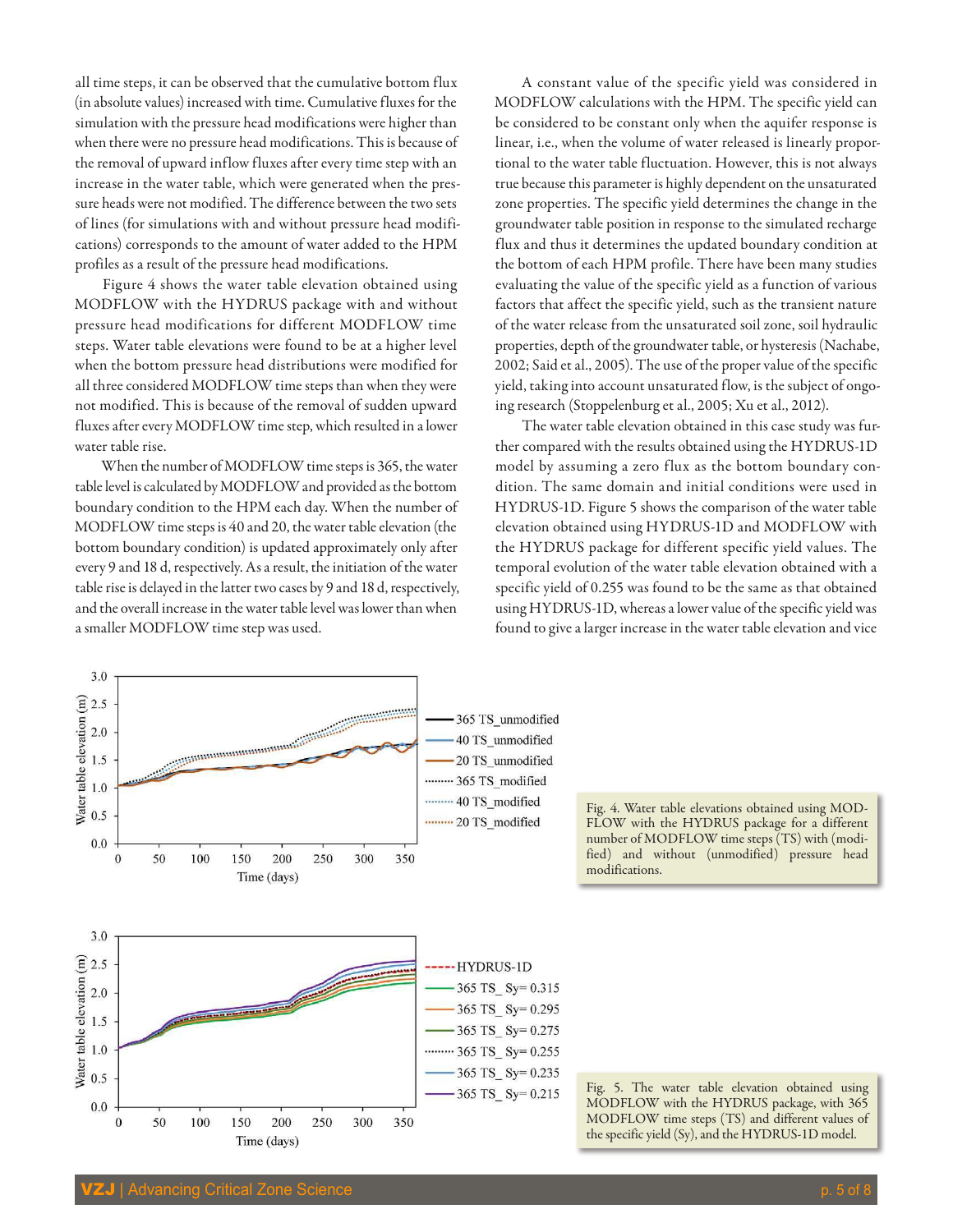

Fig. 6. Hypothetical domain and the initial water table level considered in Case Study 2.

versa. The temporal evolution of the water table elevation is highly dependent on the value of the specific yield.

## Case Study 2: Evaluating the efectiveness of MODFLOW with the HYDRUS Package Using HYDRUS (2D/3D)

A hypothetical domain used in a similar study by Morway et al. (2013) was considered in this case study. The domain had dimensions of 8000 by 4000 by 15 m, with a slope of 0.001 m along the 4000-m side. The initial condition considered a groundwater table level varying between 7 m above the bottom on one side of the domain and 0.9 m on the opposite side of the domain (Fig. 6). A constant pressure head was considered along the 8000-m sides throughout the simulation. A no-flow boundary condition was assigned on the other two sides as well as at the bottom of the domain. An atmospheric boundary condition was applied at the soil surface with a monthly varying rainfall as shown in Fig. 7.



The same atmospheric boundary condition was repeated during a 5-yr simulation.

In MODFLOW with the HYDRUS package, the entire domain was divided into 80 rows and 40 columns (each grid had a dimension of 100 by 100 m). The MODFLOW grid cells were divided into 40 zones, and each of these zones was assigned an HPM profile (numbered from 1 to 40 in Fig. 6). The total simulation time of 1825 d was divided into 60 stress periods, with time steps equal to the number of days in the month. A specific yield of 0.28 was used.

Each HPM profile was divided into 60 finite elements of equal size. The maximum allowable time step in the HYDRUS package is 1 d. The soil was considered to be homogenous throughout the domain. The van Genuchten–Mualem analytical model (van Genuchten, 1980) was used to describe the soil hydraulic properties with the following parameters:  $\theta_r = 0.1$ ,  $\theta_s = 0.45$ ,  $K_s = 50$  m d<sup>-1</sup>,  $l = 0.5$ ,  $\alpha = 1.65$  m<sup>-1</sup>, and  $n = 2$ . The same domain was modeled using HYDRUS (2D/3D) with the same soil hydraulic properties and with the same maximum allowable time step. Figures 8a and 8b show the initial and final pressure head distributions, respectively, in the domain obtained using HYDRUS (2D/3D).



Fig. 8. (a) The initial pressure head distribution and (b) the final pressure head distribution obtained using HYDRUS (2D/3D).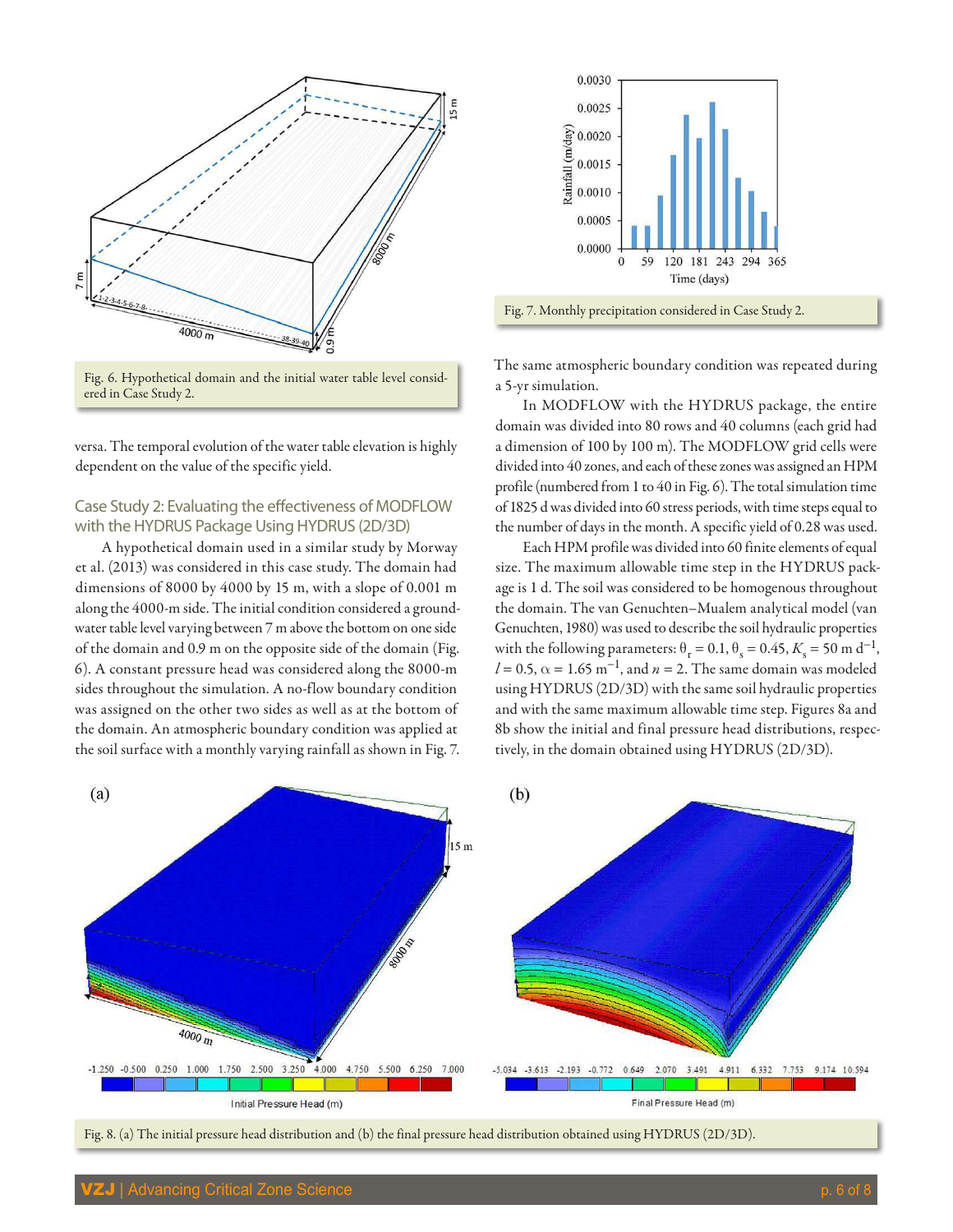

Fig. 9. Water table elevations (a) at the center of the domain and (b) at the end of the simulation along the width of the domain obtained using MODFLOW with the HYDRUS package and HYDRUS  $(2D/3D)$ .

The temporal evolution of the water table elevation at the center of the domain throughout the simulation period and the final water table level along the width of the domain obtained using MODFLOW with the HYDRUS package and HYDRUS (2D/3D) are shown in Fig. 9a and 9b, respectively. The results obtained by the two models were found to be similar, which indicates that MODFLOW with the HYDRUS package is able to simulate the water table elevation accurately.

#### **Concluding Remarks**

The coupling algorithm between MODFLOW and the HYDRUS package was modified to eliminate the spurious fluxes at the HYDRUS–MODFLOW interface. The performance of the proposed method was evaluated by comparing the results obtained using MODFLOW with the HYDRUS package with the results obtained using either the HYDRUS-1D or HYDRUS (2D/3D) models. The current version of the HYDRUS package neglects the effects of unsaturated zone soil properties on the specific yield. Future research should incorporate the influence of vadose zone properties on the specific yield in the HYDRUS package, which would lead to improved modeling of water flow in the saturated– unsaturated soil zone and more accurate description of the water table dynamics.

#### Acknowledgments

Sahila Beegum would like to acknowledge support from the United States India Education Foundation (USIEF) through the Fulbright–Nehru Doctoral Research Fellowship for the research stay at the University of California–Riverside for pursuing this work. Adam Szymkiewicz has been supported by the National Science Centre, Poland, through the project 2015/17/B/ST10/03233 "Groundwater recharge on outwash plain."

# References

- Abbott, M.B., J.C. Bathurst, J.A. Cunge, P.E. O'Connell, and J. Rasmussen. 1986. An introduction to the European Hydrological System—Systeme Hydrologique Europeen, "SHE": 1. History and philosophy of a physically-based, distributed modelling system. J. Hydrol. 87:45–59. doi:10.1016/0022-1694(86)90114-9
- Brooks, R., and A. Corey. 1964. Hydraulic properties of porous media. Hydrol. Pap. 3. Colorado State Univ., Fort Collins.
- Diersch, H.J., and O. Kolditz. 1998. Coupled groundwater flow and transport: 2. Thermohaline and 3D convection systems. Adv. Water Resour. 21:401–425. doi:10.1016/S0309-1708(97)00003-1
- Durner, W. 1994. Hydraulic conductivity estimation for soils with heterogeneous pore structure. Water Resour. Res. 30:211–223. doi:10.1029/93WR02676
- Facchi, A., B. Ortuani, D. Maggi, and C. Gandolfi. 2004. Coupled SVAT–groundwater model for water resources simulation in irrigated alluvial plains. Environ. Model. Softw. 19:1053–1063. doi:10.1016/j.envsoft.2003.11.008
- Harbaugh, A.W., E.R. Banta, M.C. Hill, and M.G. McDonald. 2000. MOD-FLOW-2000, the U.S. Geological Survey modular ground-water model: User guide to modularization concepts and the ground-water flow process. Open-File Rep. 00-92. USGS, Reston, VA.
- Harbaugh, A.W. 2005. MODFLOW-2005, The U.S. Geological Survey Modular Ground-Water Model: The ground-water flow process. Techniques and Methods 6-A16. USGS, Reston, VA.
- Havard, P.L., S.O. Prasher, R.B. Bonnell, and A. Madani. 1995. Linkflow, a water flow computer model for water table management: I. Model development. Trans. ASAE 38:481–488. doi:10.13031/2013.27856
- HydroGeoLogic. 1996. MODFLOW-SURFACT software (Version 2.2) overview: Installation, registration, and running procedures. HydroGeo-Logic Inc., Herndon, VA.
- Kosugi, K.I. 1996. Lognormal distribution model for unsaturated soil hydraulic properties. Water Resour. Res. 32:2697–2703.
- Kuznetsov, M., A. Yakirevich, Y.A. Pachepsky, S. Sorek, and N. Weisbrod. 2012. Quasi 3D modeling of water flow in vadose zone and groundwater. J. Hydrol. 450–451:140–149. doi:10.1016/j.jhydrol.2012.05.025
- Lin, L., J.-Z. Yang, B. Zhang, and Y. Zhu. 2010. A simplified numerical model of 3-D groundwater and solute transport at large scale area. J. Hydrodyn., Ser. B 22:319–328. doi:10.1016/S1001-6058(09)60061-5
- Maxwell, R.M., S.J. Kollet, S.G. Smith, C.S. Woodward, R.D. Falgout, I.M. Ferguson, et al. 2016. ParFlow user's manual. Rep. GWMI 2016-01. Integr. Groundw. Model. Ctr., Colorado School of Mines, Golden.
- Mayer, K., R. Amos, S. Molins, and F. Gerard. 2012. Reactive transport modeling in variably saturated media with MIN3P: Basic model formulation and model enhancements. In: F. Zhang et al., editors, Groundwater reactive transport models. Bentham Sci. Publ., Sharjah, UAE. p. 186–211.
- Morway, E.D., R.G. Niswonger, C.D. Langevin, R.T. Bailey, and R.W. Healy. 2013. Modeling variably saturated subsurface solute transport with MODFLOW-UZF and MT3DMS. Groundwater 51:237–251. doi:10.1111/j.1745-6584.2012.00971.x
- Nachabe, M.H. 2002. Analytical expressions for transient specific yield and shallow water table drainage. Water Resour. Res. 38(10):1193. doi:10.1029/2001WR001071
- Niswonger, R.G., D.E. Prudic, and S.R. Regan. 2006. Documentation of the Unsaturated-Zone Flow (UZF1) package for modeling unsaturated flow between the land surface and the water table with MOD-FLOW-2005. Techniques and Methods 6-A19. USGS, Reston, VA.
- Press, W.H., S.A. Teukolsky, W.T. Vetterling, and B.P. Flannery. 2007. Numerical recipes: The art of scientific computing. 3rd ed. Cambridge Univ. Press, New York.
- Pruess, K., C.M. Oldenburg, and G.J. Moridis. 1999. TOUGH2 user's guide version 2. LBNL-43134). Lawrence Berkeley Natl. Lab., Berkeley, CA. doi:10.2172/751729